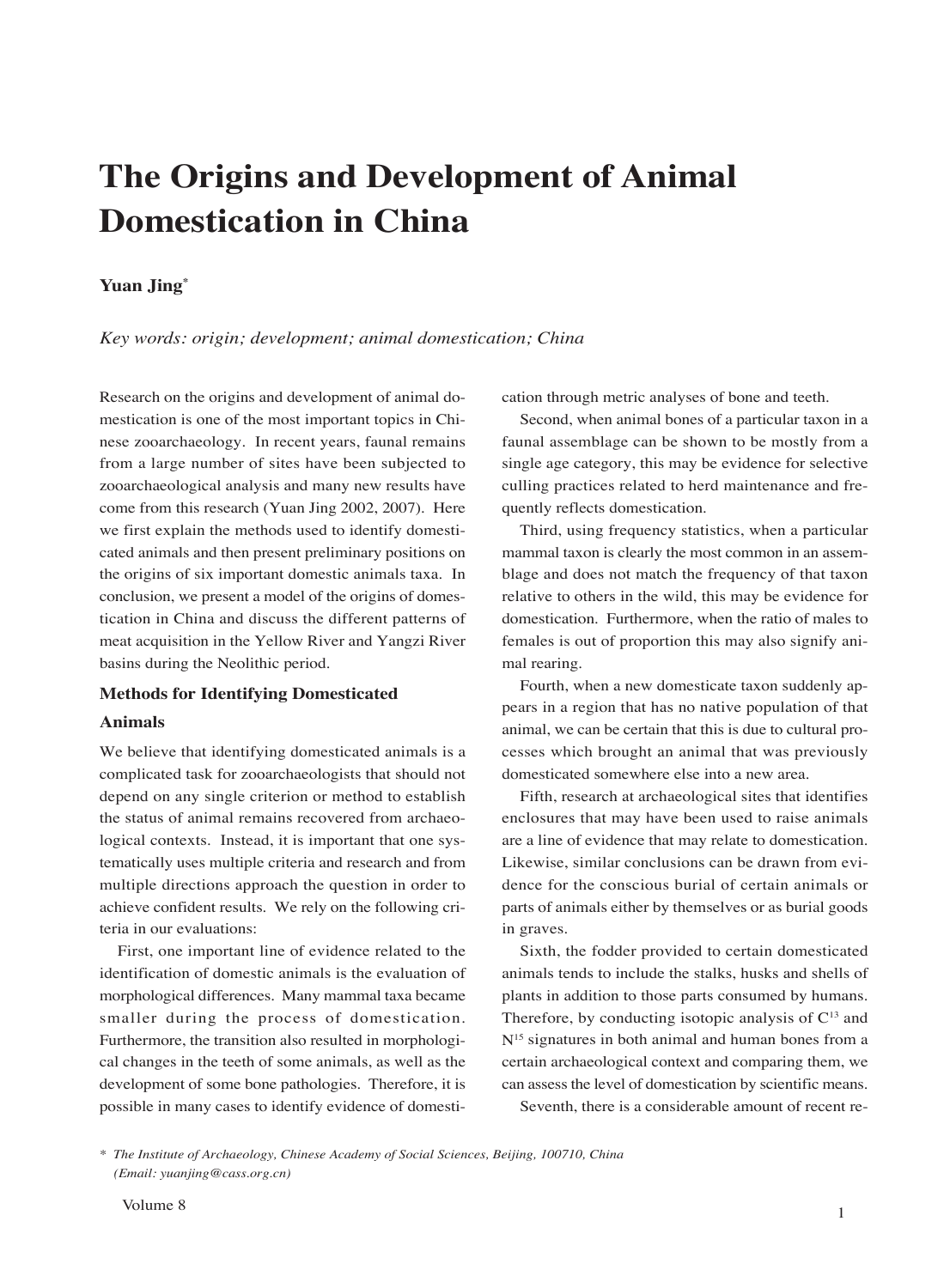search that examines the genetic diversity of modern domesticated animals. This is a useful corpus of evidence for understanding early domestication patterns (Yuan Jing 2007).

Without question, when determining whether animal bones recovered from archaeological sites represent domesticates or not, the above methods are all very important and are all related to one another. Among them, the most basic zooarchaeological techniques are those that emphasize the metric and morphological characteristics of excavated animal bones. However, when examining the origin of domestication for each animal taxon, the analysis becomes more persuasive when one first considers the archaeological context from which bones are excavated and only then evaluates the significance of metric and morphological aspects of the animal bones. This is because it can be very difficult to establish definitive changes in the shape and size of animal bones during the process of domestication that clearly denote a transformation. When wild animals first start to be raised or otherwise controlled by humans the bones of the animal will not suddenly change to a new form but instead will gradually change over time. This is particularly true of elements like teeth, which tend to change very slowly relative to other bones and therefore require a long period of time to undergo consistent morphological change. Consequently, in terms of metric characteristics, these animals will appear more similar to wild individuals than they would to domesticated animals. Therefore, techniques that focus on metric and morphological attributes are effective and appropriate for identifying domesticates in situations were the domestication process has already taken place over a period of time. However, they are not effective at identifying differences among animals when the process of domestication has just begun. For this reason, when we are evaluating the presence of domestication, we must use a series of criteria. The more we can use, the more objective our interpretations will be.

#### **The Origin of Various Domesticated Animals**

According to present evidence, the Neolithic period in China began more than 12,000 years ago. Representative sites from the beginning of this era include Yuchanyan in Daoxian County, Hu'nan, Xianrendong and Diaotonghuan in Wannian County, Jiangxi, and others (Huang Wanbo et al. 1963; Yuan Jiarong 2000). Now we can confidently date crop cultivation and pottery production back to more than 12,000 years ago. We must

note, however, that all of the animal bones from these sites exhibit wild animal characteristics and from none is there any evidence that can prove animal husbandry. The earliest evidence for domesticated animal use dates to about 10,000 BP. In the following section we discuss several taxa in the order of domestication according to current evidence.

#### 1. Dog

So far we can be sure that domesticated dogs were present 10,000 years ago, at Nanzhuangtou in Xushui County, Hebei. The evidence for this is primarily the presence of a mandible 79.4mm in length, which is shorter than the mandible of a wolf. A study of wolf specimens kept in the collection of the Institute of Vertebrate Paleontology and Paleoanthropology determined that wolf mandibles are around 90mm long on average. The specimens are all clearly larger than the Nanzhuangtou mandible and therefore we believe that the Nanzhuangtou specimen comes from a domesticated dog (Yuan Jing et al. Forthcoming). At the site of Jiahu in Wuyang, Henan, which dates to ca. 9000 BP, excavators discovered 11 dogs that had been buried in residences and burials (Zhang Juzhong 1999). These finds demonstrate a specific symbolic association attributed to dogs at the time. Clearly people at Jiahu had an intimate relationship with dogs and this is verified by the size of the dog mandibles, which are even shorter than those from Nanzhuangtou. We can see that over the course of time the dentition of dogs shortened and at the same time we realize that the Nanzhuangtou dog mandible was already in the process of changing. It was clearly different from the mandibles of wolves, and we can therefore surmise that the domestication of dogs began at least as early as the Nanzhuangtou period, and possibly even earlier.

### 2. Pig

To date, the earliest evidence of domesticated pigs comes from the 9000 year old remains at Jiahu in Wuyang, Henan. This identification is based on several lines of evidence (Luo and Chang 2008). First, three mandibles from Phases I–III at the site have convoluted dentition. Also, the molars in these mandibles have an overrepresentation of underdeveloped enamel lines. Third, 4/5 of the pigs at the site are under 2 years in age. Furthermore, pigs make up about 1/3 of the mammals used for meat at the site. Additionally, people had already begun to place pig mandibles in graves as offerings at Jiahu.

Furthermore the pigs from Jiahu which date to about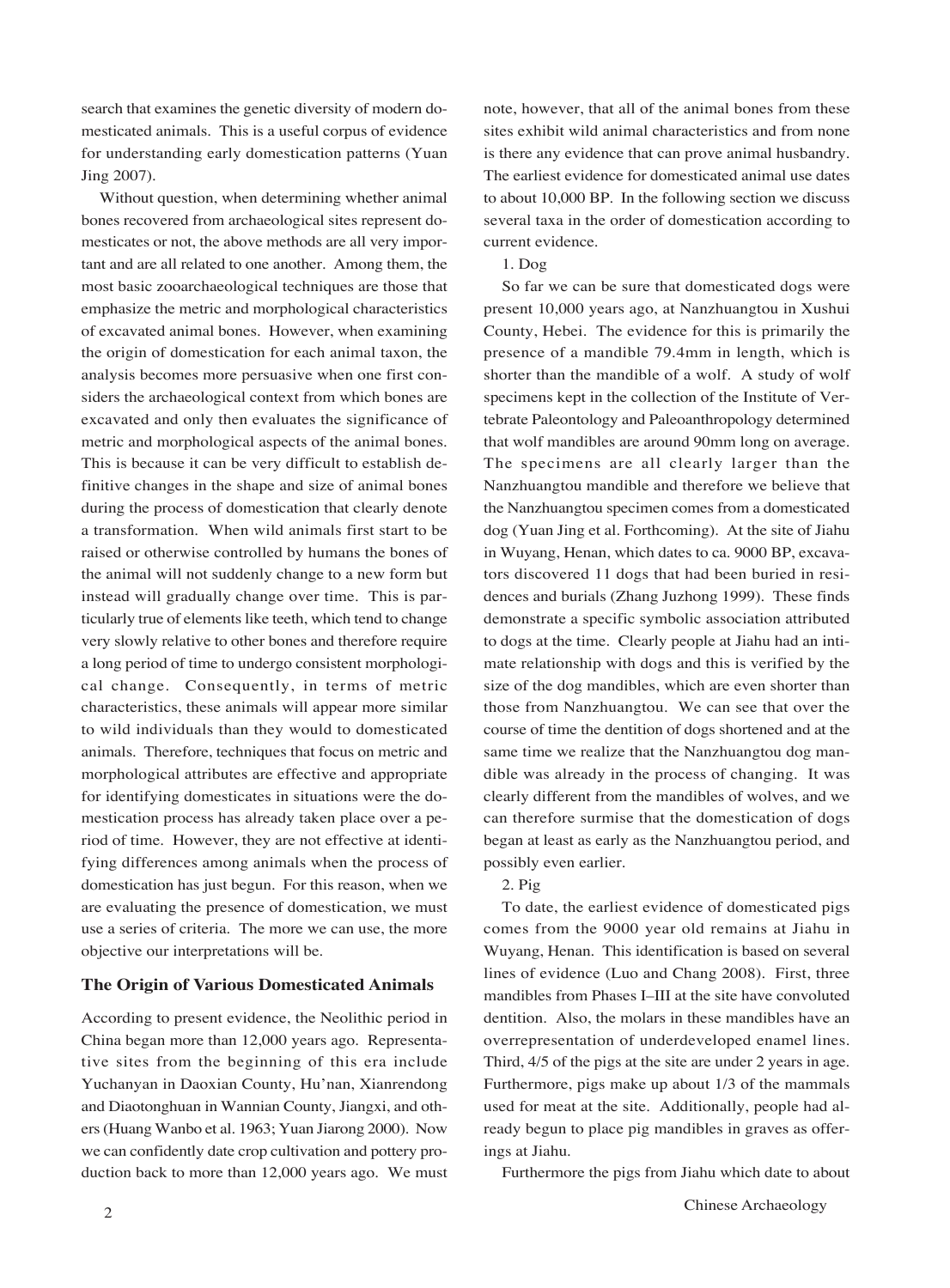8000 years BP are similar in terms of measurements to those found elsewhere in the north, such as at the site of Cishan in Wu'an, Hebei, dated to 8200 years BP whereas they differ considerably from the measurements of pigs from the southern site of Kuahuqiao in Xiaoshan, Zhejiang. This demonstrates the differences that may exist between the characteristics of domesticates in different regions. This is one reason why some Chinese zooarchaeologists have suggested that the domestication of pigs in China might have had multiple centers (Luo and Chang 2008; Guo 1999). After subjecting pre-8000 years BP domesticated pig remains from multiple sites to analysis, I have suggested elsewhere that the domestication of pigs in China may have had multiple origins (Yuan Jing 2006).

#### 3. Sheep and Goats

According to present data it appears that the earliest domesticated sheep in China appear around 3600–3000 BC in the area of Gansu and Qinghai. These data include caprid mandibles discovered in the M5 burial at the Majiayao culture, Shilingxia type site of Shizhaocun in Tianshui and the sheep skeleton found in a burial at of the Majiayao-culture, Majiayao-type site of Hetaozhuang in Minhe, Qinghai. For various reasons, these sheep bones were not subjected to other analyses at the time of their excavation and we can now only use the nature of the archaeological context in which they were buried to infer whether the sheep were domesticated. Because all other caprid bones from the same time period that have been carefully examined have been identified as sheep bones, we believe that the taxa represented at Shizhaocun and Hetaozhuang were sheep as well. It remains possible that they were goats, however (Yuan et al. 2007).

The introduction of domesticated sheep into the Central Plains probably took place between 2500 and 2000 BC. The evidence for this includes the following. First, there appears to be a dramatic transition in the number of sites with sheep bones at about 2500 BC. At sites that predate 2500 BC there are basically no sites that have sheep bones whereas sites that post-date 2500 BC it is very common to find sheep bones in sites. Secondly, at the Longshan sites of Baiying in Tangyin, Henan and Dongxiafeng in Xiaxian, Shanxi excavators discovered sheep skeletons with trussed up legs in a burial indicating intentional treatment of these animals. The intentional burial of sheep occurred as early as 5000 years ago in the Gansu region and starting at around 4000 years BP is discovered in Henan and Shanxi. In the subsequent Three Dynasties period it became a very common practice. Third, there was a clear increase in sheep bones at sites starting at around 2500 BC showing that around that time sheep became an increasingly important animal taxon. Fourth, sheep bones from many sites dating to 2500 years BP and later have undergone metric analysis, and the results fairly consistently show that they are nearly the same size as the bones from the Shang / Zhou period, which are certainly from domesticated sheep. There seems to be a clear trend from West to East reflected in the earlier domesticated sheep remains in the Gansu and Qinghai area and the later sheep remains in the Central Plains (Yuan et al. 2007). Relative to sheep, our research on goats is underdeveloped. At the moment we can only say that the appearance of goat remains in the Central Plains may date to around 3800 year BP (Yang Jie 2006).

#### 4. Cattle

Because sites from every period in the last 10,000 years have been found to include cattle bones and many zooarchaeological research reports do not concretely explain the context of cattle bones it is very difficult to use published reports to examine the beginnings of cattle domestication (Lü Peng 2007). Based on our own primary data we believe that domesticated cattle are present at least as early as 2500–2000 BC in the Upper, Middle, and Lower reaches of the Yellow River valley. We base this opinion on several lines of evidence. First, nine relatively complete cattle were deposited in a burial at the Longshan culture site of Shantaisi in Zhecheng, Henan dating to between 2500 and 2100 BC. Similarly, individual cattle were buried at the Longshan-culture site of Pingliangtai in Huaiyang, Henan. At the Qijia-culture site of Dahezhuang in Yongjing, Gansu a decapitated cow skeleton was found on the edge of a stone enclosure with a calf skeleton in its stomach area. These examples of intentional burial of cattle suggest to us that by that time domesticated cattle were already present. The practice of burying cattle emerged during the Longshan period more than 4000 years ago. Subsequently, during the Three Dynasties period the burial of cattle became quite common. A second line of evidence that dates to the 2500–2000 BC period is the consistently numerous cattle bones at archaeological sites. From that point onward cattle comprise a notable fraction of mammal bones at sites and there is a recognizable increase in cattle bones over time. This also demonstrates that cattle were already relatively common at this time. Third, we have conducted metric analyses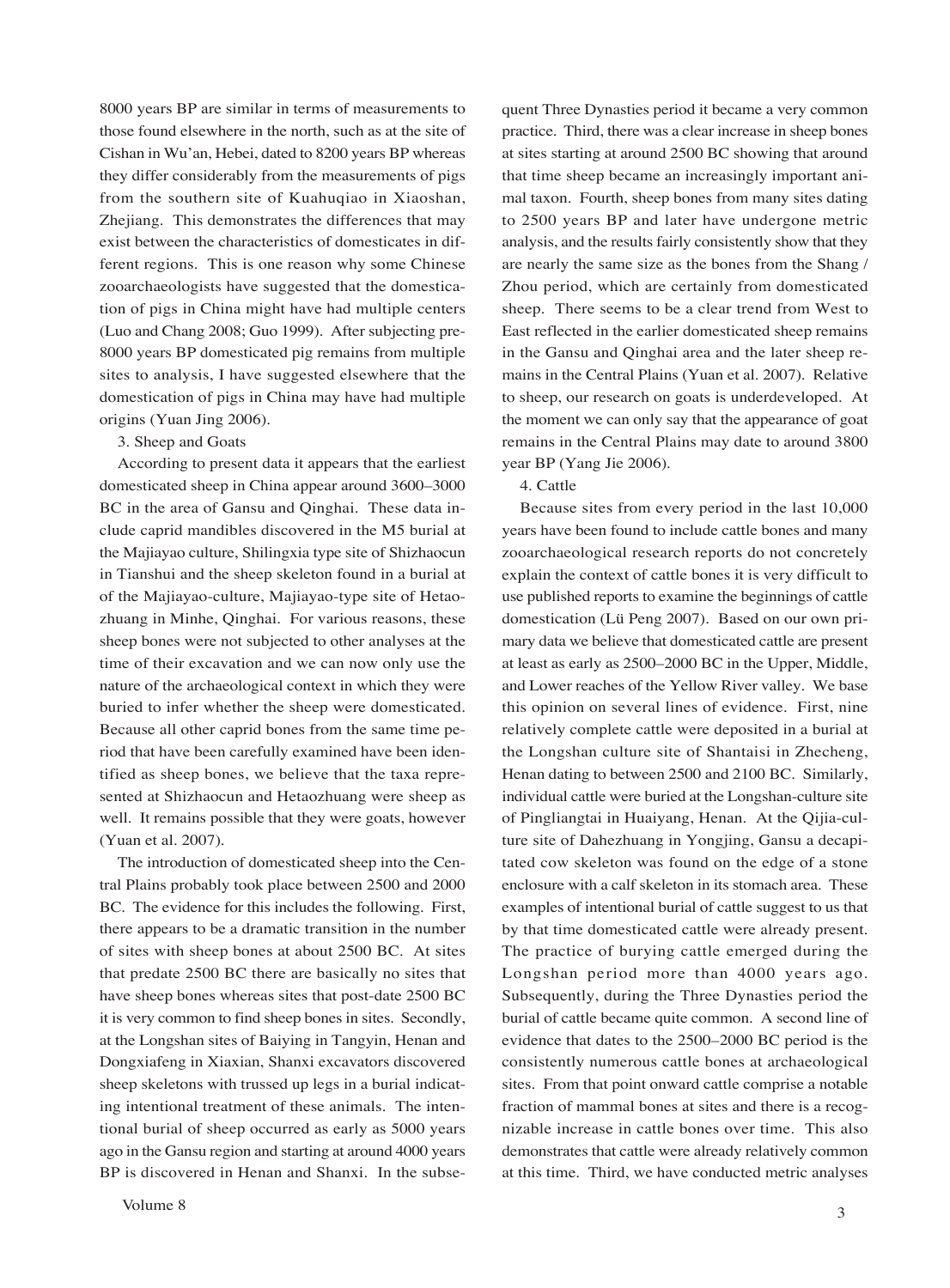of cattle bones from several sites dating to the 2500– 2000 BC period and discovered relatively consistent results which show that they are very similar to the bones of cattle from later, Shang / Zhou sites, which certainly belonged to domesticated animals. These lines of evidence and our own analyses all give us direct evidence related to the origins of domesticated cattle. It seems that the situation is similar to that with pigs and that there is little evidence for a single, small area to which origins can be traced.

#### 5. Horses

According to present data, the discovery of three horse mandibles in a burial from the site of Dahezhuang and the horse bones from burials at the site of Qinweijia in Yongjing, Gansu dating to ca. 3700 years BP are the earliest data related to horse domestication (Zhongguo 1974, 1975). Because these data were recovered in the 1970s, specific information concerning their morphology and metric attributes were not provided. Nevertheless, these data remain an important thread of evidence for the beginnings of domesticated horse use. More careful work needs to be done on the zooarchaeological evidence from this region from approximately the same time period.

During the period between 1370 and 1050 BC, many late Shang period horse chariots have been discovered at the site of Yinxu in Anyang, Henan, most with one or two horses. Furthermore, in the northwest section of Yinxu more than 100 horse pits have been excavated or located through coring. Pits include between 1 and 37 horses, with most containing 2 horses. These horses were most likely associated with sacrificial practices. This pattern is similar to the horse chariots and horse pits found at the late Shang site of Laoniupo in Xi'an Shaanxi and the terminal Shang and early Zhou site of Qianzhangda in Tengzhou, Shandong. These data are incontrovertible evidence of the presence of domesticated horses in the lower Yellow River valley dating to ca. 1370 BC. Since there are essentially no horse bones that predate 1370 BC and suddenly, around this date, there are large numbers of horses in pits and horse chariot pits we believe that they were introduced around this time (Yuan and Flad 2006).

#### 6. Chicken

The timing of chicken domestication is still poorly understood. The reason for this situation, despite the discovery of chicken bones at a large number of archaeological sites, concerns the difficulty of distinguishing domesticates in the data. According to data collected so

far we can only state that by 141 BC domesticated chickens were already present. This evidence comes from the Yangling tombs in Xianyang, Shaanxi where large numbers of terracotta models of domesticated animals such as pigs, cattle, sheep, goats, dogs, and roosters and chickens were discovered buried in a pit adjacent to the tomb of Jingdi of Han. Since Emperor Jingdi died in 141 BC, we can date these pits to this year and be sure that domesticated chickens were common by that time (Yuan Jing 2007).

Based on the above information it seems that the domestication of animals occurred thousands of years after the first cultivation of plants and the beginnings of pottery production. Animal domestication began around 10,000 years ago with dog, and continued with pig domestication around 9000 years ago, caprids 5000 years ago, cattle by 4000 years ago, horses before 3000 years ago and chickens at least 2000 years ago. Each of these taxa was domesticated at a different time and in a different region, but all seem to have been first domesticated in North China.

We believe that the origins of animal domestication in China involved two different models. One model involves the exploitation of certain indigenous taxa which, as necessity required a greater degree of control, encouraged their domestication. This was probably the case with dogs and pigs. A second model involved cultural exchange and the adoption from other regions of domesticated animals. Sheep and horses seem to be examples of this process.

# **The Difference in Meat Acquisition Strategies in the Yellow River and Yangzi River Valleys in China**

The study of economic form remains a weakness in historical research. The idealized version of ancient economy has been termed "The abundance of five grains and the flourishing of six domesticates." This suggests that the acquisition of meat from domesticated animals is an important aspect of the idealized economic system. In the process of research we have discovered that the meat resources exploited by prehistoric individuals in the Yellow River and Yangzi River valleys were different. Here we provide a general overview of these differences.

In the Yellow River valley, 10,000 years ago all meat acquisition was based on hunting and collecting activities, but starting around 8000 years BP in the Middle Yellow River valley, two new meat resource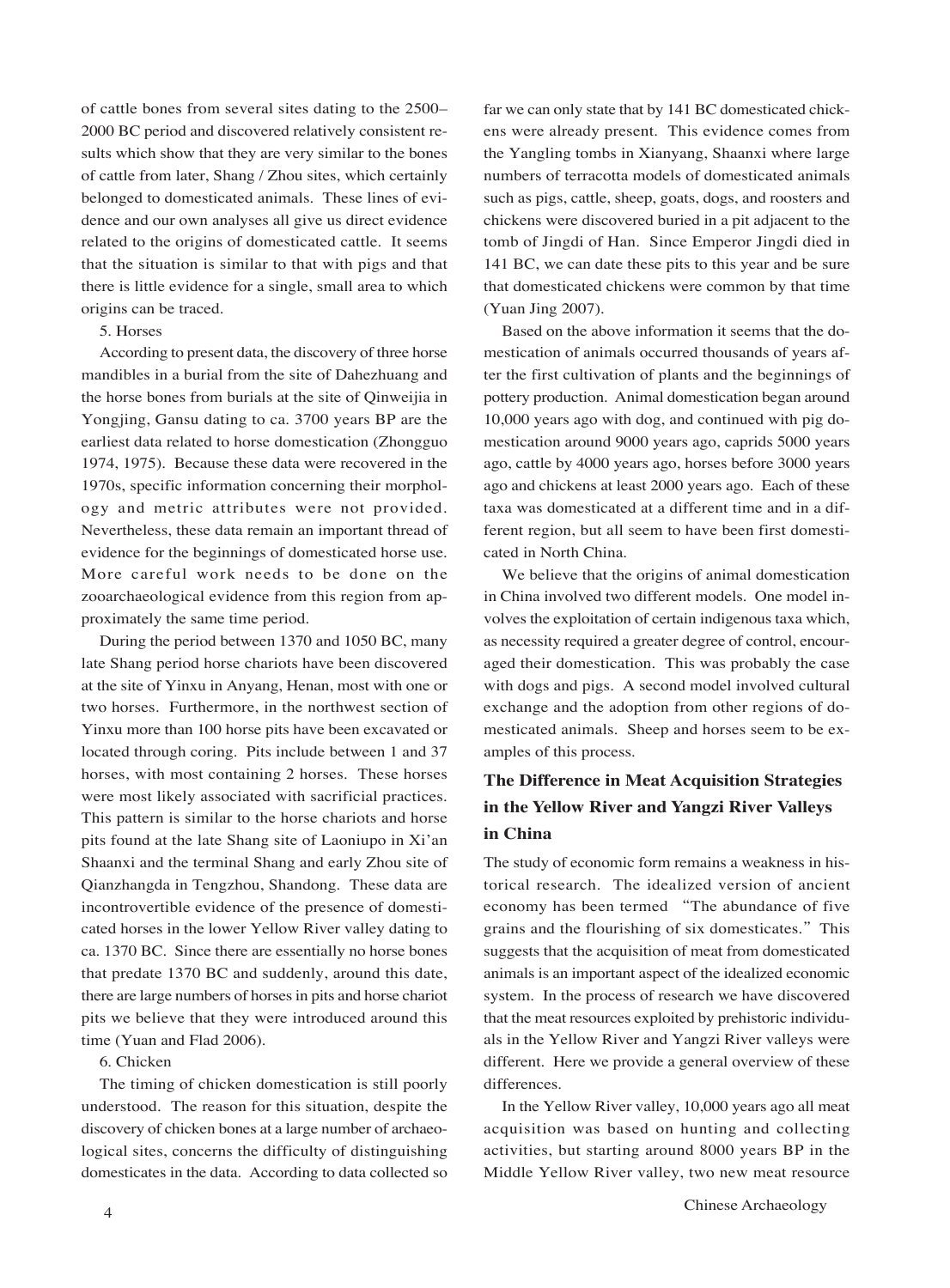acquisition practices emerged. One involved the supplementing of hunted wild fauna with the raising of some domesticates. A second emphasized animal domesticates with hunting as a supplementary activity. In the latter case domesticates comprise about 60% of the mammals in faunal assemblages. By about 6000 years BP the raising of pigs increasingly was the most important meat acquisition strategy and pigs sometimes comprise over 80% of mammals.

In the Lower Yellow River valley starting before 7000 years BP most meat acquisition remained focused on fishing and hunting while domesticated animals were secondary. Starting around 6000 years BP domesticated animals became increasingly important sources of meat, and this remained the case throughout the remainder of the prehistoric period. We must emphasize, however, that in the Lower Yellow River valley, the domesticated animals never exceeded about 50–60% of the animals exploited and never reached the dominance that is seen in the Middle Yellow River region (Yuan Jing 1999).

We believe that from about 6000 years ago, the situation with regards to meat acquisition as it pertains to domesticated pigs in the Upper, Middle, and Lower reaches of the Yellow River valley were more or less identical. However, as time progressed, meat acquisition in the Middle and Upper reaches of the Yellow River became increasingly focused on domesticates whereas Lower Yellow River valley communities were relatively less focused on them.

At about 10,000 years BP in the Yangzi River valley, all meat was acquired through hunting, fishing, and the gathering of shellfish. By 7000 years ago domesticated pigs were exploited, but from that point until the beginning of the historical era about 4000 years ago every site in the region includes large numbers of fish bones in the faunal assemblages. This shows that fishing was an important and characteristic meat acquisition strategy in this region. Here we can relate an important phenomenon which illustrates this importance. Excavations at the site of Daxi, which dates to the period between 5500–5100 BC unearthed 69 burials and in several of them fish were interred as sacrificial offerings. An example is the M153, a tomb of a female which included a large fish skeleton nearly 50cm long , nearly as long as the arm of the deceased (Sichuan 1981). This phenomenon of using fish as burial goods is clearly indicative of the importance of fish in the society and is something that is almost never found in other regions of China. In addition to the fish bones collected from zooarchaeological

assemblages at sites in the Middle and Upper Yangzi River region, wild animals are also relatively frequent and among these, deer are the most common. From this information we can see that hunting activities remained important and that the principal targets of hunting were deer (Yuan Jing 2005). We can therefore assert that the rearing of domesticated animals took a secondary position to hunting in the process of acquiring meat resources in this region.

At some prehistoric sites in the Lower Yangzi River region many fish bones have also been found which demonstrate that fishing also played a significant role in the meat acquisition strategies of this region. Although domesticated pigs appear in the region as early as 8200 years ago, between this time and 5000 years BP few pig bones are found at archaeological sites in this area while wild animal bones, dominated by deer, comprise the majority. However, at Liangzhu-culture sites dated to the period between 5000–4000 years BP, pig bones suddenly become a dominant component (Yuan Jing 2005). This reveals that during this period pig raising was a significant meat acquisition practice. Nevertheless, a Maqiao-culture sites which follow the Liangzhu period in date return to the pattern of emphasizing hunting and fishing activities. If we treat the Liangzhu-culture as a special case, the Lower Yangzi River region during the prehistoric period follows the pattern of meat acquisition that focuses on hunting and fishing.

We believe that two patterns in the Upper, Middle and Lower reaches of the Yangzi River valley, namely that meat resource acquisition consistently relied on hunting and fishing and that pig rearing was not very important, are very similar. However, there are differences such as the tendency in the Upper and Middle Yangzi regions for the capture of large fish, which were typically not exploited in the Lower Yangzi region. Also, another difference is seen in occasional sudden surges in the importance of domesticated pigs to populations in the Lower Yangzi River region.

We have compared the differences between the acquisition of meat resources in the Yellow and Yangzi River valleys. This comparison shows that domesticated animals were exploited for a very long time by populations in the Yellow River valley, while fishing and hunting remained important strategies for much longer in the Yangzi River region.

The differences between meat acquisition strategies in these two areas lasted at least into the Qin Dynasty period. The pre-Qin document *Zhouli,* in the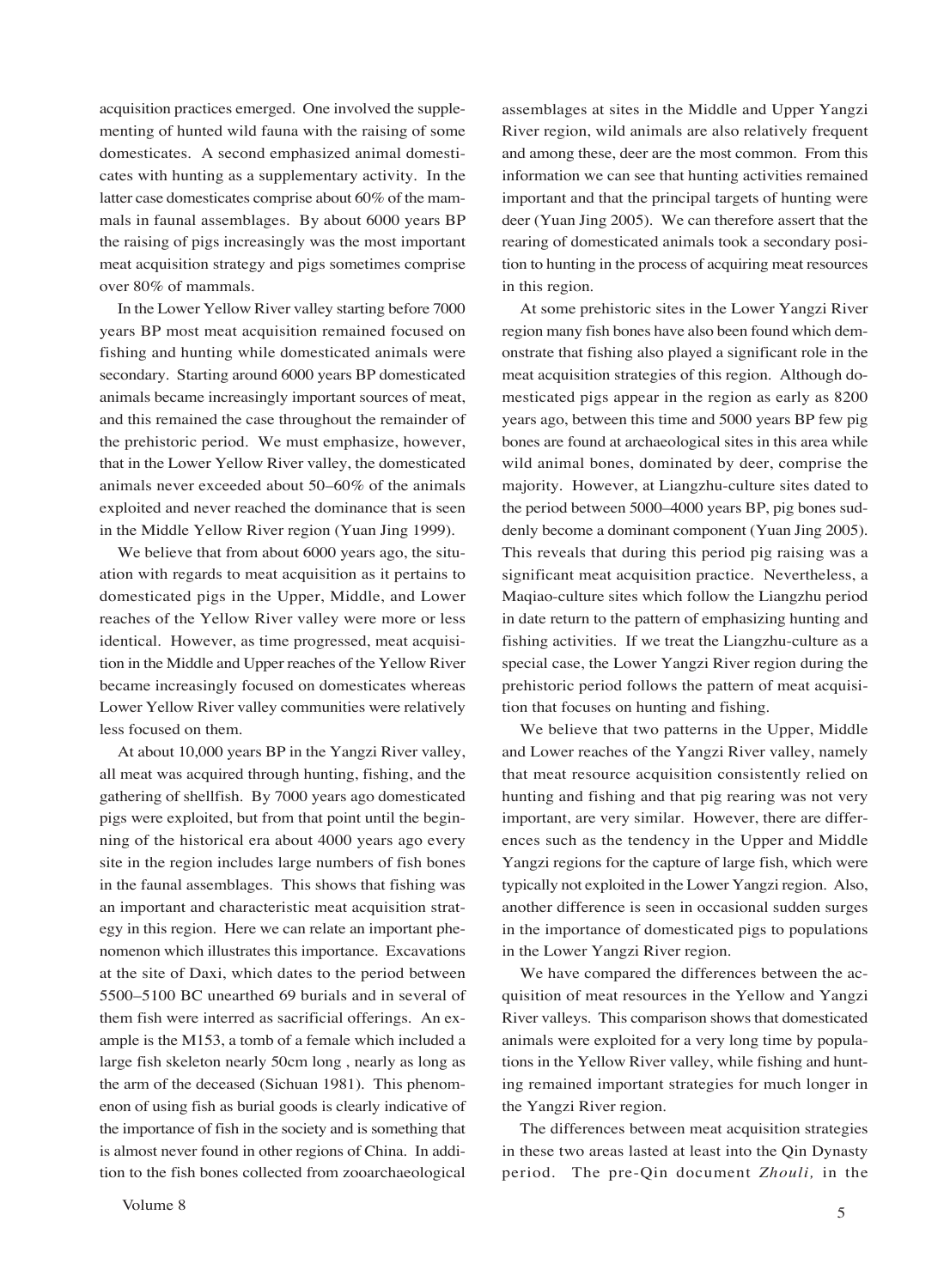"Zhifangshi" section, divides the world into nine sections which are said to have the following differences in their products: "The southeast is called 'Yangzhou'... For meat there are birds and beasts, for grain there is rice. The south is called Jingzhou ...For meat there are birds and beasts, for grain there is rice. To the south of the River is 'Yuzhou'... For meat there are six kinds of domestic animals, and for grains there are five kinds of crops. The east is called 'Qingzhou'... For meat there are chickens and dogs, and for grains there are rice and wheat. East of the River is called 'Yanzhou'... For meat there are six kinds of domestic animals and for grains there are four kinds of crops. The west is called 'Yongzhou'... For meat there are cattle and horses and for grains there are foxtail millets and broomcorn millets. The northeast is called 'Youzhou'... For meat there are four kinds of domestic animals and for grains there three kinds of crops. The river center is called 'Jizhou'... For meat there are cattle and sheep and for grains there are foxtail millets and broomcorn millets. The north is called 'Bingzhou'... For meat there are five kinds of domestic animals, and for grains there are five kinds of crops" (Shisanjing Zhushu 1979).

The six kinds of domestic animals listed in the *Zhouli* passage include horse, cattle, sheep, pig, dog, and domestic fowl, while the five kinds of crops include millet, broom-corn millet, beans, wheat and rice. From this we see a record related to the agricultural activities in the various regions of Qin. However, when considering the nature of meat resources, in the Yellow River valley we see that all of the regions rely on domesticates – in some cases as many as six, and at least two in all cases. Only in the Yangzi River districts of Yangzhou and Jingzhou do we see a dependence on wild animals and birds. This data from historical records certainly relates to some degree to the differences that we observe in zooarchaeological materials from different regions.

The nature of meat acquisition strategies reflects an important aspect of economic structure. Beginning in prehistory, agricultural activities, including the rearing of livestock, took on different characters in the Yellow River and Yangzi River valleys. The independence of the economic development in these two relatively close river valleys owes a great deal to these differences in meat acquisition activities. This situation may be unique in world prehistory.

# **Conclusion**

In our construction of a series of standards with which

to evaluate the domestication status of animals, we consider both the methods that are commonly used in international zooarchaeological circles and also consider the special circumstances of the Chinese context. For example, we consider the practices of burying animals, frequently in mortuary contexts and sometimes individually, to be an important criterion. This is clearly a China-specific indication of domestication. In the process of research we have noticed that although the six principal domesticates of ancient China have origin points in different places and different times, nevertheless they all seem to have been first domesticated in the north. Throughout the Neolithic in the Yellow River valley the domestication of animals was related to the need to acquire meat whereas in the Yangzi River valley, over a long period of time, fishing and hunting remained dominant. We believe that the difference between the complex and simple meat acquisition strategies in the Yellow River valley and Yangzi River valley respectively, is connected to the fact that the dynastic states associated with the Xia, Shang, and Zhou of the Three Dynasties all had their origins in the Yellow River valley.

#### **References**

- Guo, Fu 郭郛, Lee, Joseph N. 李约瑟 and Cheng, Qingtai 成 庆泰 (1999). *Zhongguo Gudai Dongwuxue Shi* 中国古代 动物学史 (History of Research on Ancient Animals in China)*.* Beijing: Kexue Chubanshe 科学出版社 (Science Press).
- Luo, Yunbing 罗运兵 and Zhang, Juzhong 张居中 (2008). Henan Wuyang Jiahu Yizhi Chutu Zhugu de Zai Yanjiu 河 南舞阳县贾湖遗址出土猪骨的再研究 (More Research on the Pig Remains from the Site of Jiahu in Wuyang, Henan). *Kaogu* 考古 (Archaeology) 1: 90–96.
- Huang, Wanbo 黄万波, et al. (1963). Jiangxi Wannian Xianrendong Quanxinshi Dongxue Duiji 江西万年仙人洞 全新世洞穴堆积 (Strata in the Holocene Cave Site of Xianrendong, Wannian, Jiangxi). *Gujizhuidongwu yu Gurenlei* 古脊椎动物与古人类 (Vertebrate Paleontology and Paleoanthropology) 7(3): 226–271.
- Lü, Peng 吕鹏 (2007). *Lun Zhongguo Gudai Jiayang Huangniu de Qiyuan* 论中国古代家养黄牛的起源 (On the Origins of Domesticated Cattle in Ancient China)*.* Unpublished MA thesis. Beijing: Chinese Academy of Social Sciences, Institute of Archaeology.
- *Shisanjing Zhushu* 十三经注疏 (Notes and Commentaries on the Thirteen Classics)*.* (1979). Beijing: Zhoughua Shuju 中 华书局*,* pp. 861–863
- Sichuan Sheng Bowuguan 四川省博物馆 (1981). Wushan